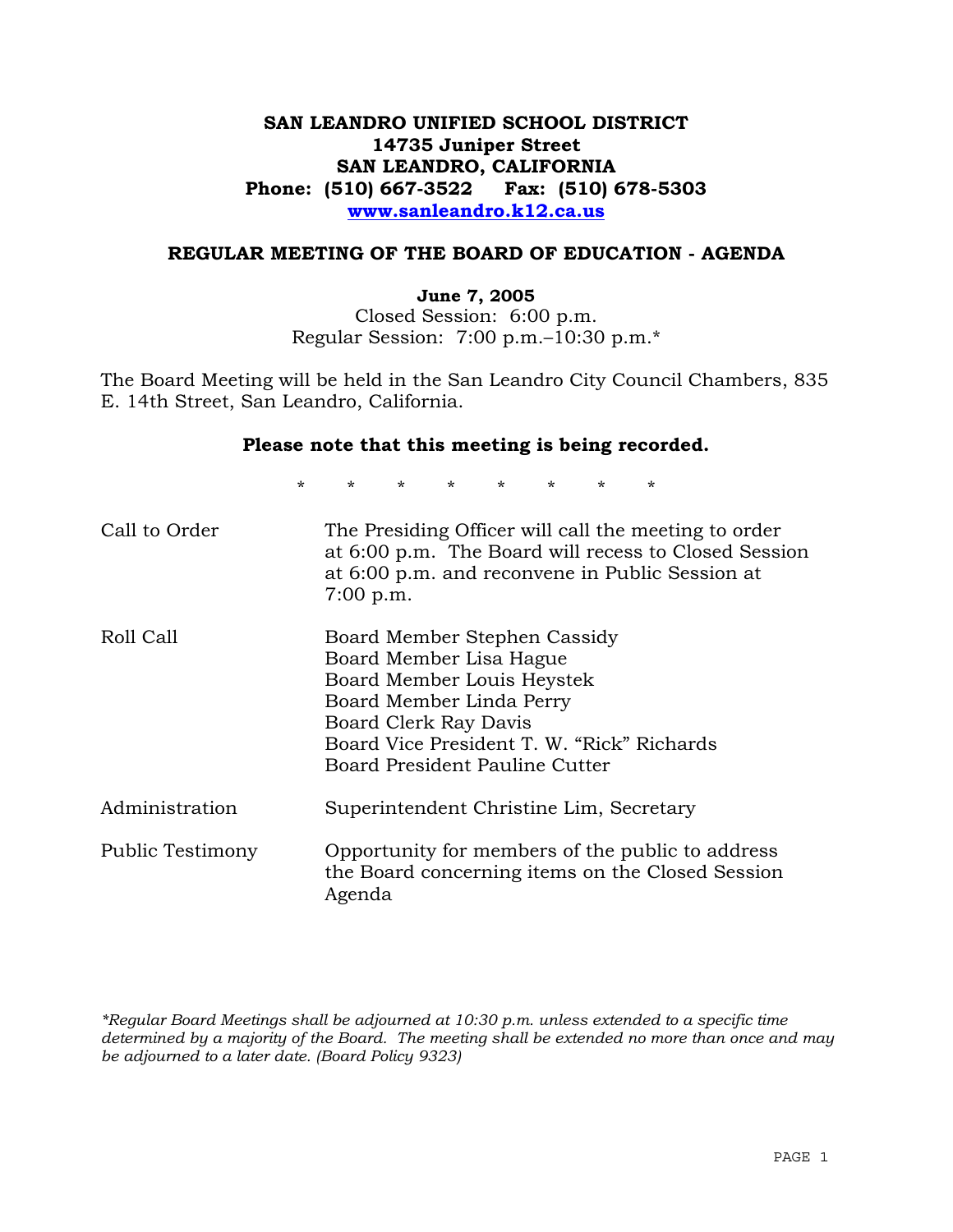Prior to the Public Session, the Board will meet in Closed Session pursuant to Government Code Sections 54957, 54957.6, and 54956.9(b).

- a) Public Employee Performance Evaluation, Title: Superintendent's Evaluation
- b) Conference with Labor Negotiator: Unrepresented Employees:
	- Superintendent,
	- Assistant Superintendent for Business Services
	- Assistant Superinendent for Human Resources
	- San Leandro Unified School District Management Association (SLUSDMA)

Employee organizations:

- California School Employees Association (CSEA)
- Teamsters Union 856/Alameda Building Trades Council
- c) Conference with Legal Counsel Anticipated Litigation Significant Exposure to Litigation
- d) Public Employee Appointment Title: Middle School Principal

| Report Closed<br>Session Action | Motion __________ Second __________ Vote ________                                                                                                                                                                                                                                                                                                                                                                                                                        |  |                                                                                                                                                                                                                                                                                                                                                                                                                                                                                                                                            |
|---------------------------------|--------------------------------------------------------------------------------------------------------------------------------------------------------------------------------------------------------------------------------------------------------------------------------------------------------------------------------------------------------------------------------------------------------------------------------------------------------------------------|--|--------------------------------------------------------------------------------------------------------------------------------------------------------------------------------------------------------------------------------------------------------------------------------------------------------------------------------------------------------------------------------------------------------------------------------------------------------------------------------------------------------------------------------------------|
| Pledge of Allegiance            |                                                                                                                                                                                                                                                                                                                                                                                                                                                                          |  |                                                                                                                                                                                                                                                                                                                                                                                                                                                                                                                                            |
| Approve Agenda                  | Motion __________ Second __________ Vote ________                                                                                                                                                                                                                                                                                                                                                                                                                        |  | Approve the Regular Meeting Agenda of June 7, 2005                                                                                                                                                                                                                                                                                                                                                                                                                                                                                         |
| Legal Statement                 | Members of the audience who wish to address the<br>Board are asked to complete the yellow card available at<br>the entrance and submit it to the Board's Administrative<br>Assistant. Speakers who have completed the card will be<br>called when the item is reached on the agenda or, for<br>non-agenda items, during the Public Testimony. Cards<br>are to be turned in before the item is reached on the<br>agenda. Please note that this meeting is being recorded. |  |                                                                                                                                                                                                                                                                                                                                                                                                                                                                                                                                            |
|                                 | 54954.2(a))                                                                                                                                                                                                                                                                                                                                                                                                                                                              |  | State law prohibits the Board of Education from taking<br>any action on or discussing items that are not on the<br>posted agenda except to A) briefly respond to statements<br>made or questions posed by the public in attendance; B)<br>ask questions for clarification; C) provide a reference to a<br>staff member or other resource for factual information in<br>response to the inquiry; or D) ask a staff member to<br>report back on the matter at the next meeting and/or put<br>it on a future agenda. (Government Code Section |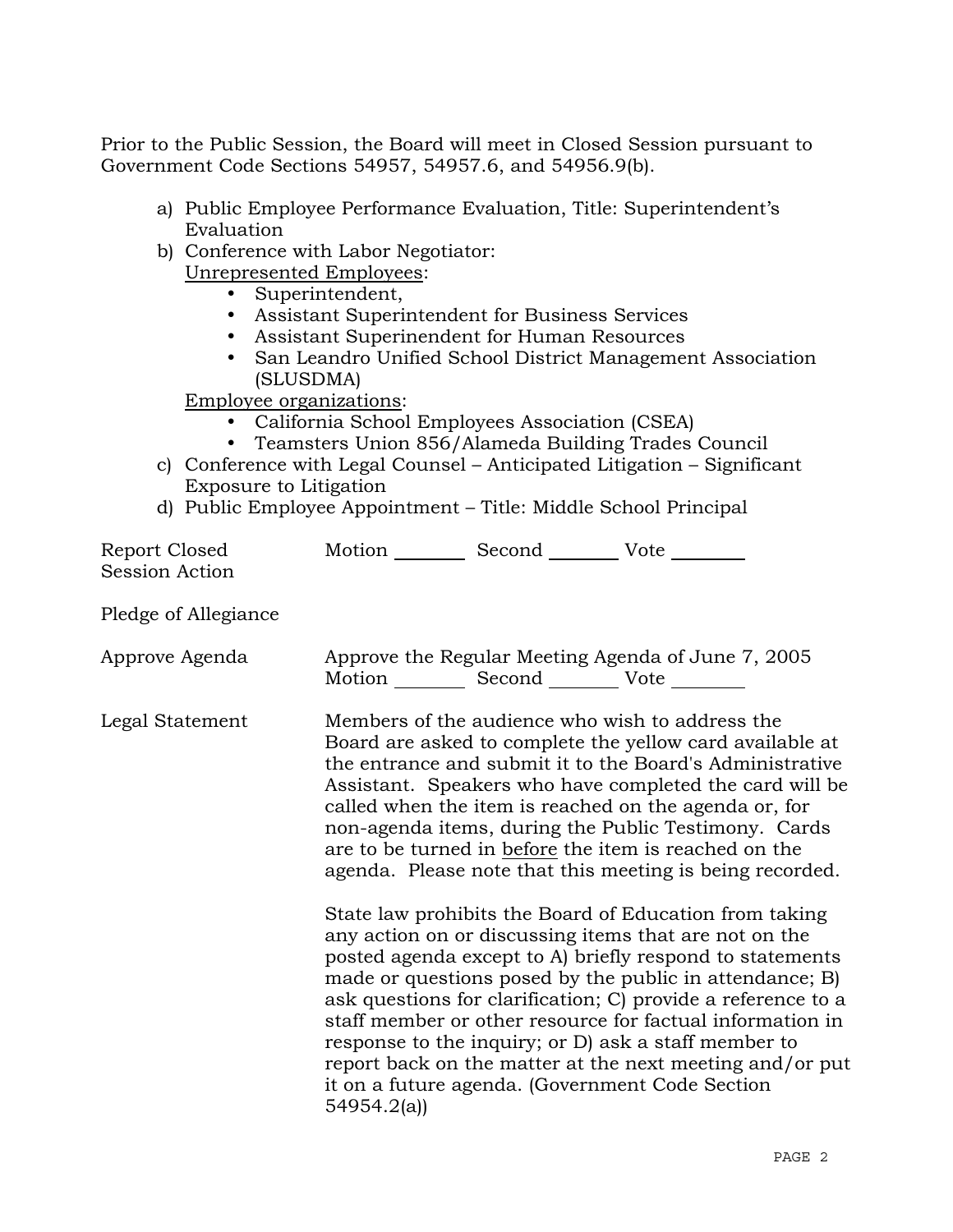**REPORTS** Student Representatives' Reports

#### **PRESENTATIONS**

- \* Certificates of Commendations will be presented to the following people in recognition of their time and effort toward the success of Bancroft Middle School's musical production of *Fiddler on the Roof*:
	- Catherine Heck, Director
	- Andrea Gorham, Assistant Director
	- Kathy Maier, Musical Director
	- Ed Costa, Set Design/Construction
	- Paulette Staats, Sound Design, Engineer
	- Claire Bove, House Manager
	- Linda Fischer-Werk, Photography/Costumes
	- y Karen Koizumi, Parent Organizer/Costumes
	- Joan Porter, Director of or Faculty Actors
	- Amber Trumbull, Choreographer
	- Kevin Calderon, Choreographer
	- Catherine Williamson, Choreographer
	- Jessica Gorham, Choreographer
	- y Richard Palmer, Community Liaison
- \* Certificate of Commendation will be presented to the following ROP Students of the Year:
	- **Michael Silveira** Automotive Technology
	-
	- **Amy Fong Marketing Education**
	-
- 
- Jannet Ly Business Ownership<br>• Edwin Rodriguez San Leandro Academ San Leandro Academy
- **Employee/Volunteer Recognition**  The Board will recognize the following Employees/Volunteers of the Year:

| Volunteers:                | Mr. & Mrs. Juan Martinez, |  |
|----------------------------|---------------------------|--|
|                            | Washington & Bancroft     |  |
| Classified Employee:       | Randy Torres, Wilson      |  |
| Administrator of the Year: | Judith Cameron, Roosevelt |  |
| Teacher of the Year:       | Sylvia Colt, Bancroft     |  |

\* The School Assistance and Intervention Team (SAIT) site leadership will provide information on the second monitoring report for Washington Elementary School.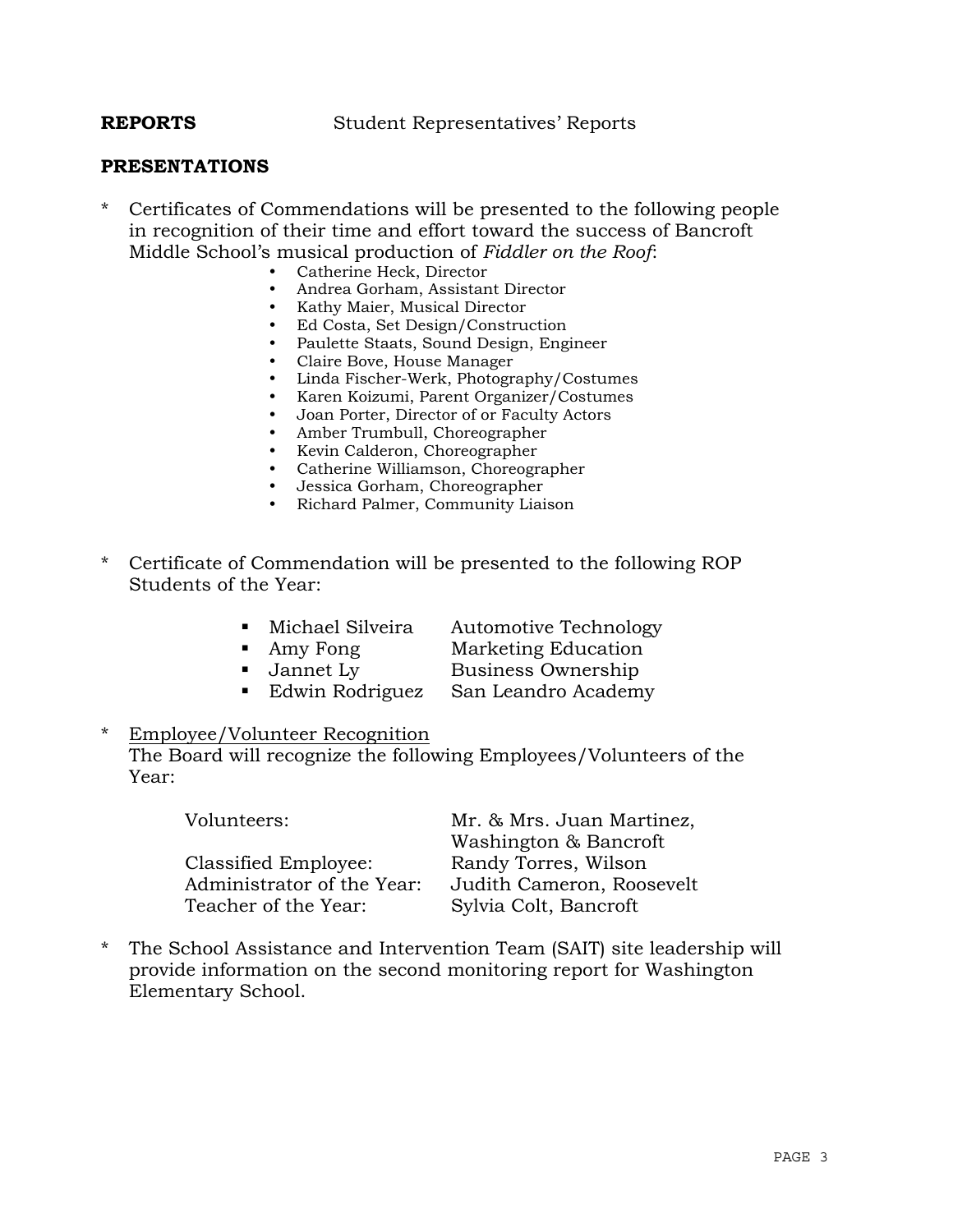# **PUBLIC TESTIMONY ON NON-AGENDA ITEM**

**REPORTS** Correspondence Superintendent's Report Board Committee Reports

- Communication
- Curriculum

Board Representatives' Reports

- Alameda County School Boards Assn.
- San Leandro Chamber of Commerce Community Partners Committee

#### **CONSENT ITEMS**

These items are considered routine and may be enacted by a single motion. At the request of any member of the Board, any item on the consent agenda shall be removed and given individual consideration for action as a regular agenda item.

#### General Services

| $1.1-C$                 | <b>Staff Recommendation:</b>                     |
|-------------------------|--------------------------------------------------|
| Approval of Board       | Approve the minutes of the special board meeting |
| Minutes $-$             | held on May 12, 2004.                            |
| May 12, 2005            | Motion Second Vote                               |
| $1.2-C$                 | <b>Staff Recommendation:</b>                     |
| Approval of Board       | Approve the minutes of the regular board meeting |
| Minutes $-$             | held on May 17, 2004.                            |
| May 17, 2005            | Motion _________ Second _________ Vote _______   |
| Human Resources         |                                                  |
| $2.1-C$                 | Staff Recommendation:                            |
| Acceptance of           | Accept Personnel Report as submitted.            |
| Personnel Report        | Motion Second Vote                               |
| $2.2 - C$               | <b>Staff Recommendation:</b>                     |
| Declaration of Need for | Approve the Declaration of Need for Fully        |
| <b>Fully Qualified</b>  | Qualified Educators.                             |
| Educators               | Motion Second Vote                               |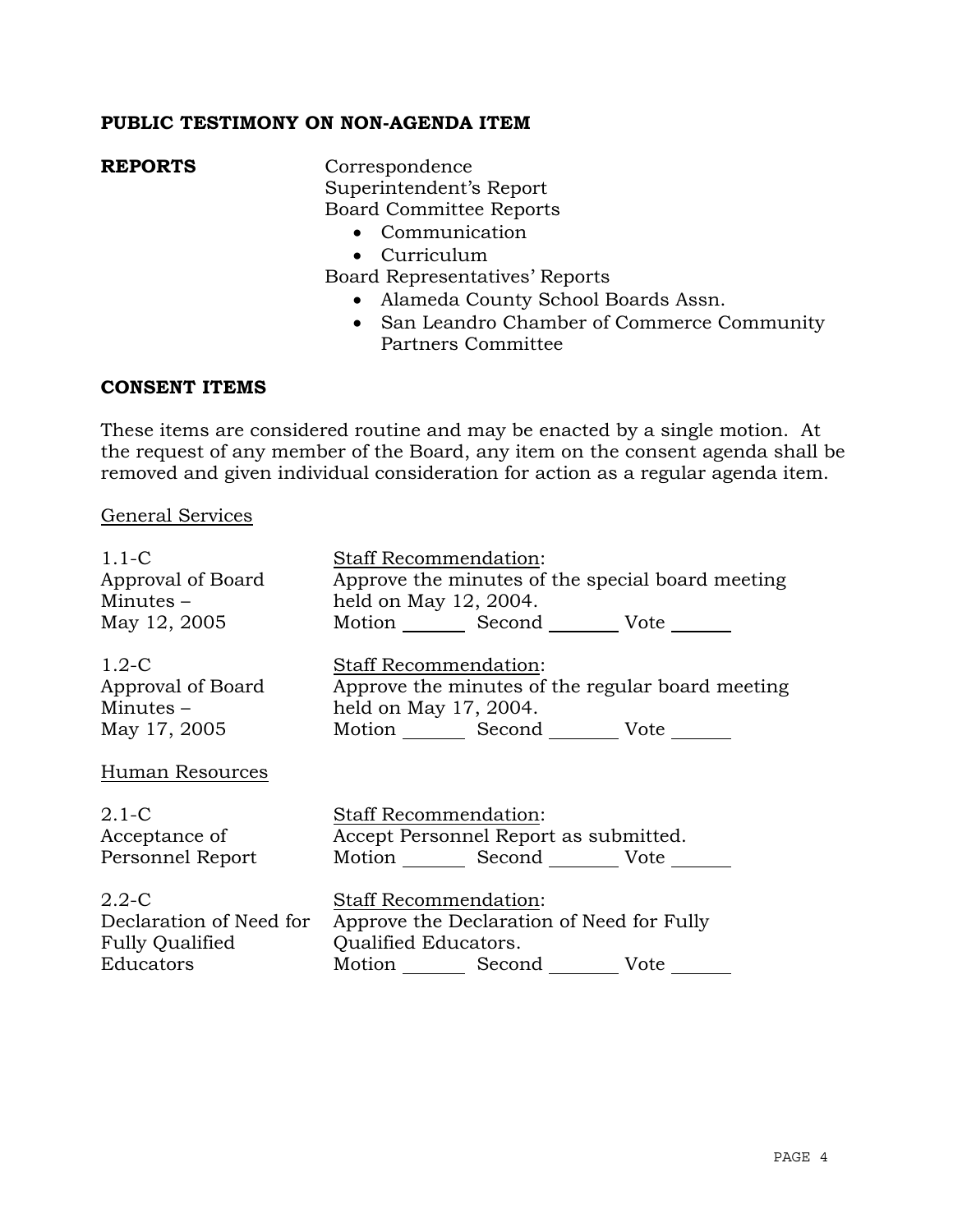| $2.3-C$                                 | <b>Staff Recommendation:</b>                     |
|-----------------------------------------|--------------------------------------------------|
| Increase the Salary                     | Approve percentage increases to the salary       |
| Schedule Between San                    | schedule between the San Leandro Unified School  |
| Leandro Unified School                  | District and the California School Employees'    |
| District and California                 | Association (CSEA) similar to percentage         |
| School Employees                        | increases received by other bargaining units for |
| Association                             | the 2004-05, 2005-06, and 2006-07 school years.  |
| (CSEA) for 2004-05,                     | Motion Second Vote                               |
| 2005-06, 2006-07<br><b>School Years</b> |                                                  |

#### 2.4-C

Increase the Salary Schedule Between the San Leandro Unified School District and the Teamsters Local 856/Alameda Trades Council for 2004-05, 2005-06, 2006-07 School Years

#### 2.5-C

Increase the Salary Schedule Between San Leandro Unified School District and the San Leandro Unified School District Management Association (SLUSDMA) for 2004- 05, 2005-06, 2006-07 School Years

# 2.6-C

Increase the Salary Schedule Between San Leandro Unified School District and the Superintendent for 2004-05, 2005-06, 2006-07 School Years

# Staff Recommendation:

Approve percentage increases to the salary schedule between the San Leandro Unified School District and the Teamsters Union Local No. 856/Alameda Buildings Trades Council similar to percentage increases received by other bargaining units for the 2004-05, 2005-06, and 2006-07 school years.

Motion Second Vote

# Staff Recommendation:

Approve percentage increases to the salary schedule between the San Leandro Unified School District and the San Leandro Unified School District Management Association similar to percentage increases received by other bargaining units for the 2004-05, 2005-06, and 2006-07 school years.

Motion Second Vote

# Staff Recommendation:

Approve percentage increases to the salary schedule between San Leandro Unified School District and the Superintendent similar to percentage increases received by other employee groups for the 2004-05, 2005-06 and 2006-07 school years. Motion Second Vote \_\_\_\_\_\_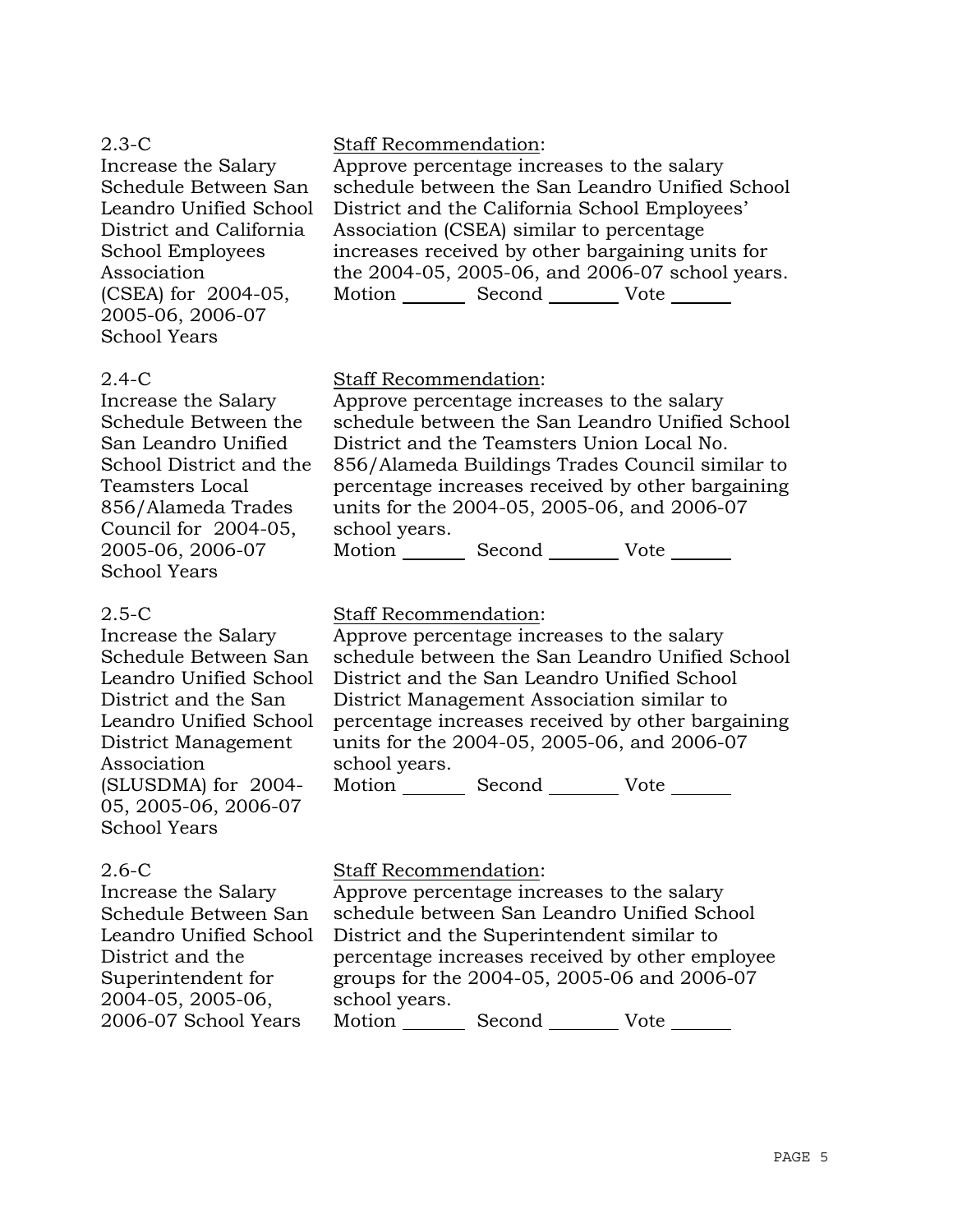| $2.7-C$                                                            | <b>Staff Recommendation:</b>                      |
|--------------------------------------------------------------------|---------------------------------------------------|
| Increase the Salary                                                | Approve percentage increases to salary schedule   |
| Schedule Between San                                               | between San Leandro Unified School District and   |
| Leandro Unified School                                             | the Assistant Superintendent, Business Services   |
| District and the                                                   | similar to percentage increases received by other |
| Assistant                                                          | employee groups for the 2004-05, 2005-06 and      |
| Superintendent,                                                    | 2006-07 school years.                             |
| Business Services for<br>2004-05, 2005-06,<br>2006-07 School Years | Motion Second Vote                                |

#### 2.8-C

Increase the Salary Schedule Between San Leandro Unified School District and the Assistant Superintendent, Human Resources for 2004-05, 2005-06, 2006-07 School Years

Staff Recommendation:

Approve percentage increases to salary schedule between San Leandro Unified School District and the Assistant Superintendent, Human Resources similar to percentage increases received by other employee groups for the 2004-05, 2005-06 and 2006-07 school years.

Motion Second Vote \_\_\_\_\_\_\_

### Educational Services

3.1-C Acceptance of Donations

#### Staff Recommendation:

Approve the acceptance of gifts to the District as follows:

Garfield Elementary School

- 5 cases of white copying paper and 10 reams of colored paper from Mr. & Mrs. Jeff Sturm
- 6 cases of legal sized white paper from Alicia Diwa-Rivera
- 3 cases of copying paper from Ms. Terri Neumann

McKinley Elementary School

• \$50 to a 4<sup>th</sup> grade classroom for instructional materials from Irene Rosenblad

Roosevelt Elementary School

- \$50 to general fund from D. Lyons
- 1 StarSeeker 60mm refractor telescope from Orion Telescopes, Santa Cruz
- \$25 gift card from Waldenbooks store at Southlan through their "Support Our Local Schools" progra
- 3 White Boards from Lieff, Cabraser, Heinman &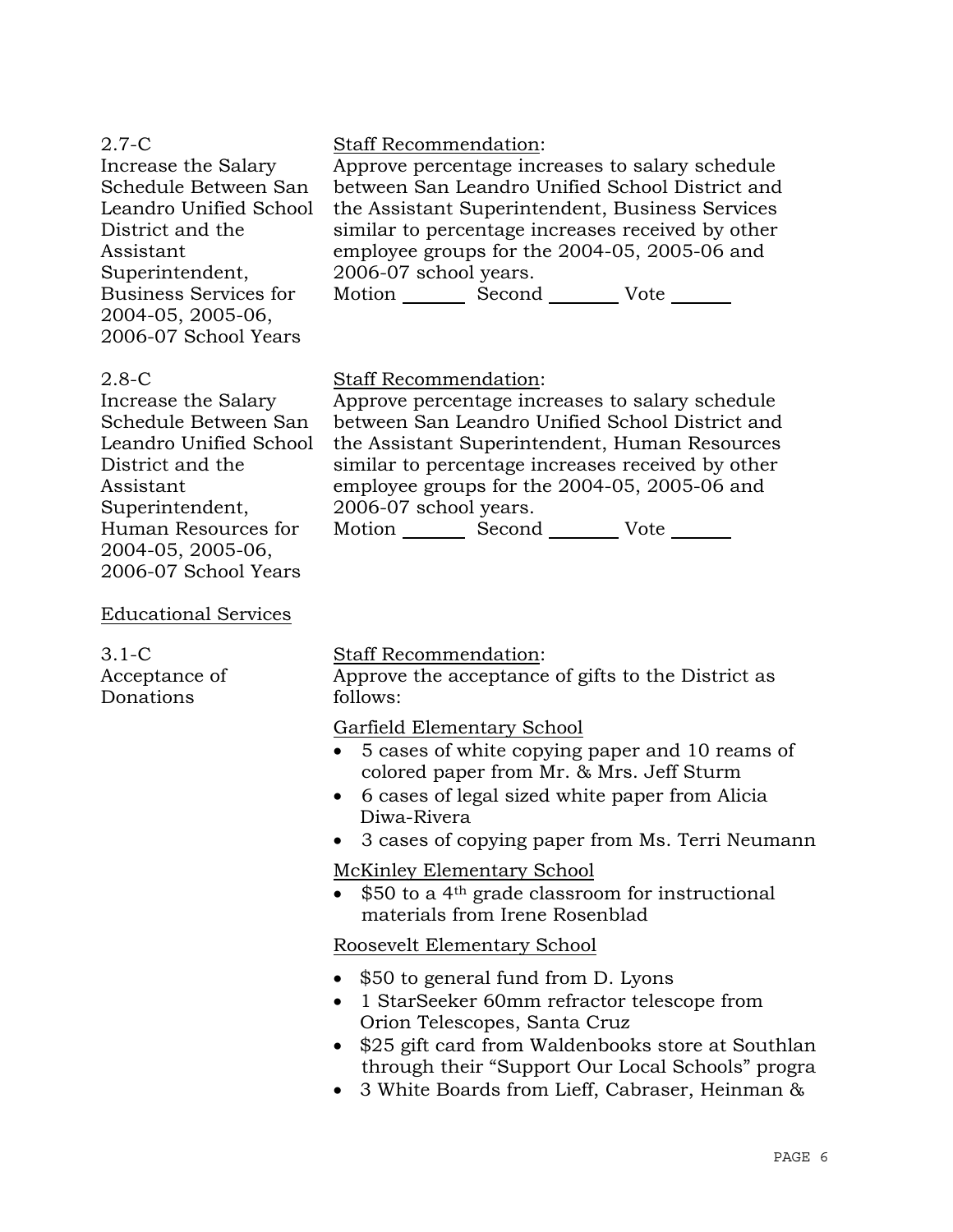|                                                                 | Bernstein, San Francisco<br>\$329.05 through Washington Mutual's<br>$\bullet$<br>"WaMoola" program<br>• \$1,000 for the instrumental music program from<br>Wells Fargo Bank                                                                                                                                                                          |  |  |
|-----------------------------------------------------------------|------------------------------------------------------------------------------------------------------------------------------------------------------------------------------------------------------------------------------------------------------------------------------------------------------------------------------------------------------|--|--|
|                                                                 | <u>Washington Elementary School</u><br>80 boxes of facial tissue from Stephen Cassidy                                                                                                                                                                                                                                                                |  |  |
|                                                                 | Bancroft Middle School<br>• \$25 gift card to Waldenbooks store from the<br>Leadbetter Family                                                                                                                                                                                                                                                        |  |  |
|                                                                 | <u>San Leandro High School</u><br>Zane Publishing CD to the library from Mr. $\&$<br>Mrs. Ojakian & Family<br>\$25 to library from Dr. Paulina Van<br>• Books to the library from Jon & JoAnn Ach<br>\$100 to the library from Paul & Jane Davis<br>$\bullet$<br>• Equipment and supplies to the Art Department<br>from Michael Cronin & Tracy Dobbs |  |  |
|                                                                 | Lincoln High School<br>\$500 cash to purchase tickets for students to<br>attend the Lion King production in San Francisco                                                                                                                                                                                                                            |  |  |
|                                                                 | <u>San Leandro Unified School District</u><br>16 phone message books (NCR) from Otis<br>Spunkmeyer                                                                                                                                                                                                                                                   |  |  |
|                                                                 | Motion _________ Second _________ Vote _______                                                                                                                                                                                                                                                                                                       |  |  |
| $3.2-C$<br>Discard of Out-of-Date<br>Drug Education<br>Material | <b>Staff Recommendation:</b><br>Approve discard of out-of-date drug education<br>material.<br>Motion _________ Second __________ Vote _______                                                                                                                                                                                                        |  |  |
|                                                                 |                                                                                                                                                                                                                                                                                                                                                      |  |  |
| Business, Operations and Facilities                             |                                                                                                                                                                                                                                                                                                                                                      |  |  |
| $4.1 - C$<br>Ratification of Payroll                            | Staff Recommendation:<br>Ratify April and May 2005 payroll in the amount<br>of \$8,965,430.13.<br>Motion _________ Second _________ Vote _______                                                                                                                                                                                                     |  |  |
| $4.2-C$<br>Approval of Bill<br>Warrants                         | <b>Staff Recommendation:</b><br>Approve Bill Warrants # 88135025-88175605 in<br>the amount of \$8,619,560.53.<br>Motion _________ Second __________ Vote _______                                                                                                                                                                                     |  |  |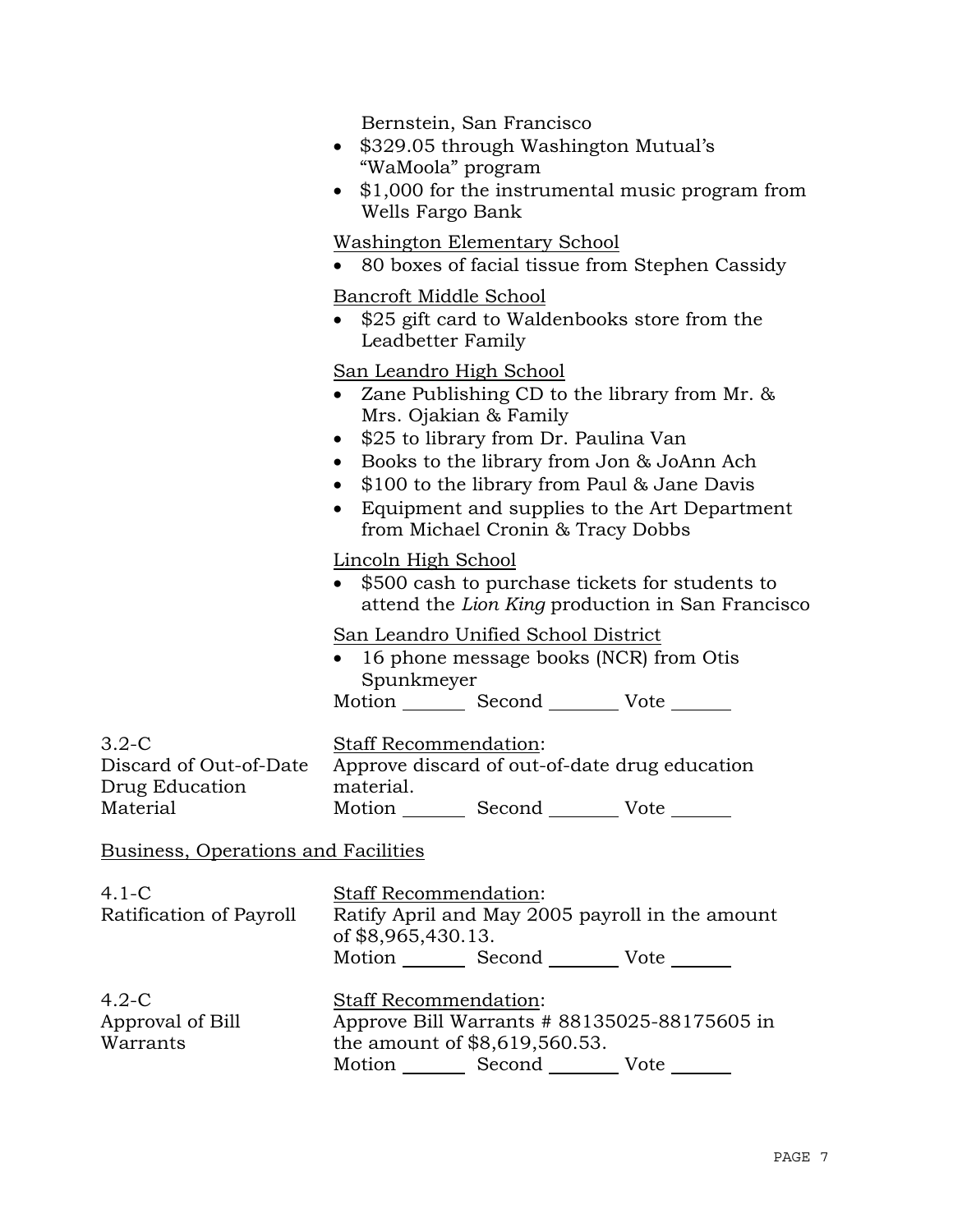| $4.3-C$                                                                       | Staff Recommendation:                                                                                                                                                                                                      |
|-------------------------------------------------------------------------------|----------------------------------------------------------------------------------------------------------------------------------------------------------------------------------------------------------------------------|
| Resolution #05-32 to                                                          | Adopt Resolution #05-32 to declare certain                                                                                                                                                                                 |
| Declare Certain                                                               | equipment surplus and/or obsolete due to the age                                                                                                                                                                           |
| Equipment Surplus                                                             | and condition of the designated equipment.                                                                                                                                                                                 |
| and/or Obsolete.                                                              | Motion _________ Second _________ Vote _______                                                                                                                                                                             |
| $4.4-C$<br>Independent Auditor<br>Selection                                   | Staff Recommendation:<br>Approve Perry-Smith LLP as the District's audit<br>firm from the 2004/05 fiscal year ending June 30,<br>2005.<br>Motion _________ Second _________ Vote _______                                   |
| $4.5-C$                                                                       | Staff Recommendation:                                                                                                                                                                                                      |
| <b>Mandated Cost</b>                                                          | Approve the Mandated Cost Contract for                                                                                                                                                                                     |
| Contract for                                                                  | 2005/2006.                                                                                                                                                                                                                 |
| 2005/2006                                                                     | Motion _________ Second __________ Vote _______                                                                                                                                                                            |
| $4.6-C$                                                                       | Staff Recommendation:                                                                                                                                                                                                      |
| San Leandro High                                                              | Approve the Retention in Escrow due Vitton                                                                                                                                                                                 |
| School Health &                                                               | Construction Company, Inc. for San Leandro High                                                                                                                                                                            |
| <b>Safety Retrofit Project:</b>                                               | School Modernization: Health & Safety Retrofit                                                                                                                                                                             |
| Escrow - Retention                                                            | Project, Bid Package #03-03.                                                                                                                                                                                               |
| Release #02 (Partial)                                                         | Motion _________ Second __________ Vote _______                                                                                                                                                                            |
| $4.7-C$<br>Change Order #13,<br>Jefferson Elementary<br>School - Increment II | Staff Recommendation:<br>Approve Change Order #13 for Fedcon General<br>Contractors, Inc., for the Jefferson Elementary<br>School – Increment II, Bid Package No. 03-01.<br>Motion _________ Second _________ Vote _______ |
| $4.8-C$<br>Change Order #14,<br>Jefferson Elementary<br>School - Increment II | Staff Recommendation:<br>Approve Change Order #14 for Fedcon General<br>Contractors, Inc., for the Jefferson Elementary<br>School - Increment II, Bid Package No. 03-01.<br>Motion _________ Second _________ Vote _______ |

# **ACTION ITEMS**

These items are presented for action at this time. Some may have been reviewed at a previous meeting.

# Educational Services

| $3.1-A$            | <b>Staff Recommendation:</b>                 |        |      |
|--------------------|----------------------------------------------|--------|------|
| School Assistant & | Approve Washington School's first monitoring |        |      |
| Intervention Team  | report of the Corrective Action Plan.        |        |      |
| (SAIT) Monitoring  | Motion                                       | Second | Vote |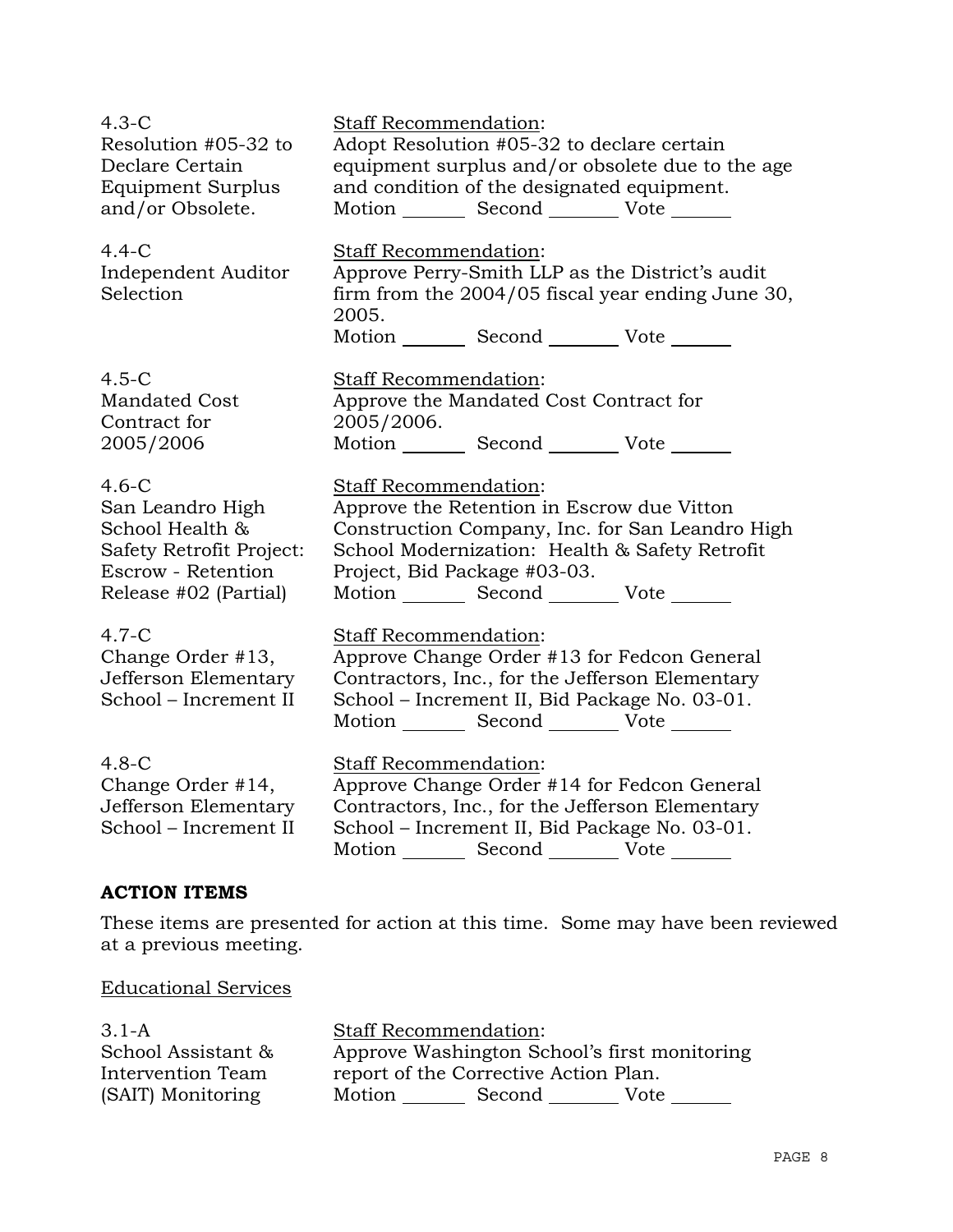# Report **CONFERENCE**

These items are submitted for advance planning and to assist the Board in establishing future agenda items. The Board may, however, take action on the following:

# General Services

| $1.1-CF$<br>Joint City/District<br>Meeting Agenda                                      | Staff Recommendation:<br>The Board will discuss and consider the tentative<br>agenda for the June 27, 2005 Joint City/District<br>meeting.<br>Motion _________ Second __________ Vote _______                                                                   |
|----------------------------------------------------------------------------------------|-----------------------------------------------------------------------------------------------------------------------------------------------------------------------------------------------------------------------------------------------------------------|
| <b>Educational Services</b>                                                            |                                                                                                                                                                                                                                                                 |
| $3.1 - CF$<br>Reorganization Plan for<br>the Educational<br>Services Department        | Staff Recommendation:<br>The Board will discuss and consider two options<br>for 2005-06 school year Reorganization Plan for<br>the Educational Services Department. Staff<br>recommends approving Option #1.<br>Motion _________ Second __________ Vote _______ |
| $3.2-CF$<br>Proposed Middle<br>School Core Literature<br><b>Extended List</b>          | Staff Recommendation:<br>The Board will discuss and consider approving<br>the proposed middle school core literature<br>extended list as presented.<br>Motion _________ Second _________ Vote _______                                                           |
| $3.3-CF$<br>Proposed New Course,<br>Forensic Biology, at<br>San Leandro High<br>School | Staff Recommendation:<br>The Board will discuss and consider approving<br>the proposed new course, Forensic Biology, at San<br>Leandro High School.<br>Motion _________ Second _________ Vote _______                                                           |
| $3.4-CF$<br>Proposed Mathematics<br>Textbooks for San<br>Leandro High School           | Staff Recommendation:<br>The Board will discuss and consider approving<br>the purchase of Advanced Algebra and<br>PreCalculus textbooks for San Leandro High<br>School.<br>Motion _________ Second __________ Vote _______                                      |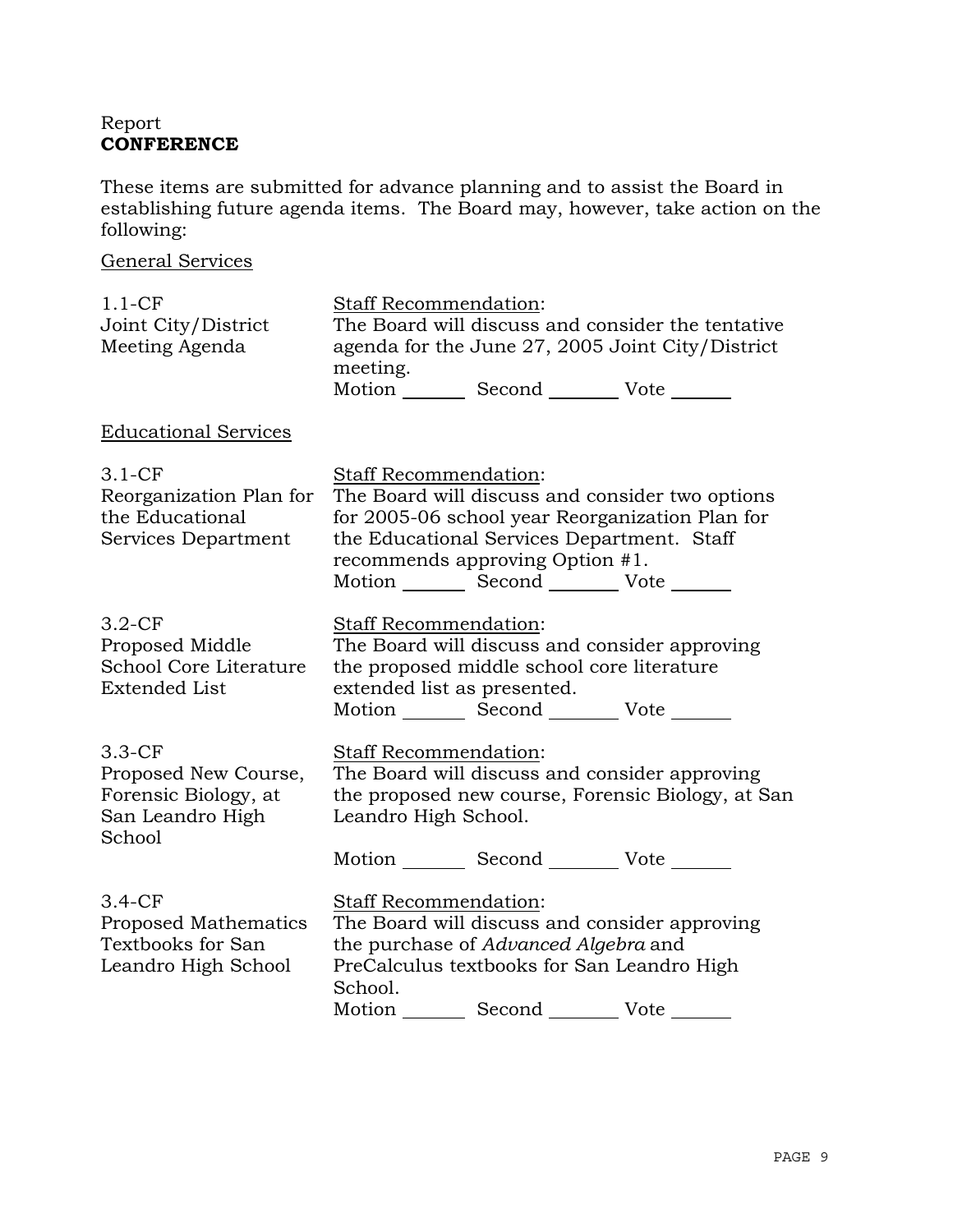| $3.5-CF$                       | <b>Staff Recommendation:</b>                     |  |      |
|--------------------------------|--------------------------------------------------|--|------|
| Proposed New                   | The Board will discuss and consider approving    |  |      |
| Supplemental                   | the supplemental instructional materials for the |  |      |
| <b>Instructional Materials</b> | San Leandro High School Special Education        |  |      |
| for San Leandro High           | Program as presented.                            |  |      |
| School Special                 | Motion Second                                    |  | Vote |
| <b>Education Program</b>       |                                                  |  |      |

# **INFORMATION**

Business, Operations and Facilities

4.1-I Miscellaneous Receipts

Staff Recommendation: Miscellaneous receipts in the amount of \$538,672.11 have been deposited in the Treasury of Alameda County.